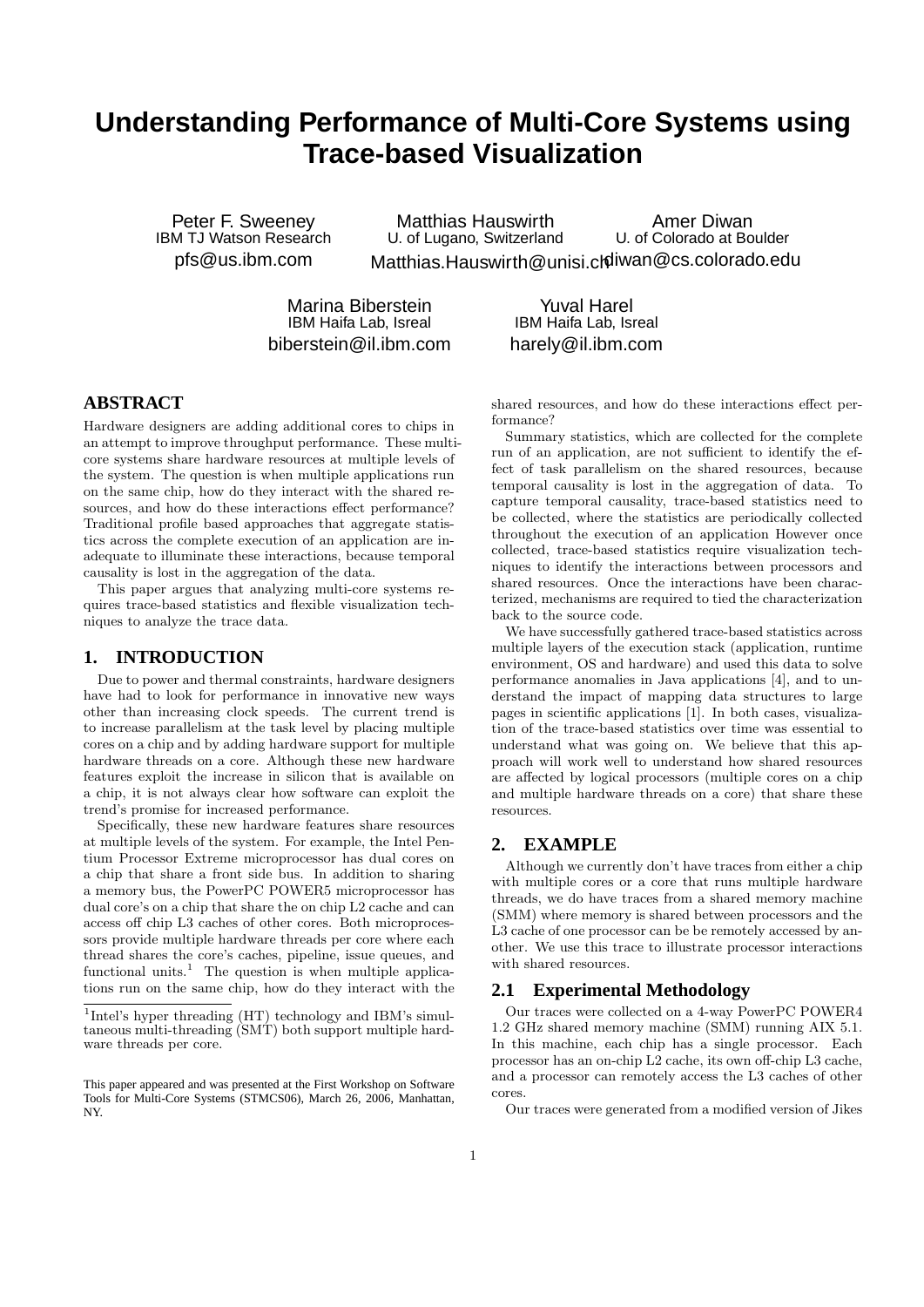RVM [5], an open source research virtual machine. Jikes RVM does its own Java thread scheduling by multiplexing Java threads onto underlying operating system threads. When Jikes RVM runs on a SMM, it creates an OS thread for each processor. At each thread switch, the modified version of Jikes RVM writes out to a trace file the statistics for the Java Thread that was just running. Jikes RVM uses a 10 milliseconds scheduling time quantumn.<sup>2</sup> For more details the reader is referred to [6]. In previous work, we found that Java thread-specific, trace-based statistics were important, because different Java threads have significantly different behavior [4].

We traced the execution of a multithreaded Java application, pseudojbb, a modified version of the SPECjbb2000 [2] (Java Business Benchmark) that evaluates the performance of server-side Java by modeling a three-tier application server. For benchmarking purposes, pseudojbb was modified to run for a fixed number of transactions (120,000 for this experiment) instead of running for a fixed amount of time. We configured pseudojbb to create two application threads and then executed this configuration on two processors of the SMM.

#### **2.2 Visualization**

In this example, we focus on the L3 cache behavior of the two application threads running on two processors. Figure 1 is a screen shot of the Performance Explorer, a visualization tool, In the upper window, the horizontal-axis is time and the vertical dimension is broken up into three strips that are labeled "Application Thread 1", "Application Thread 2", and "remote L3 accesses". Each strip contains one or more layers, and a layer plots a metric as a signal of line segments over time. The length of the line segment is its duration and its height is the metric's value for that time interval. All threads, other than the two application threads, have been filtered out of the plots. In addition, we have zoomed into a small time period of the psuedojbb's execution.

The first strip of in the upper window of Figure 1, labeled "Application Thread 1", plots two metrics as signals: the gray signal is the number of remote L3 cache accesses divided by cycles, and the solid signal is the number of local L3 cache accesses divided by cycles. We normalized a metric's signal by cycles to ensure that any change in magnitude is due to an intrinsic change in a metric's value and not due to an increase in the length of the time interval.

The second strip, labeled "Application Thread 2", plots the same two signals that were plotted in the first strip, but for the second application thread. The third strip, labeled "remote L3 accesses", plots the remote L3 cache accesses divided by cycles for the two application threads. The gray signal is the first application thread's signal and the solid signal is the second application thread's signal.

In all three strips, the y-axis's lower and upper bounds for a particular metric has been manually adjusted to be the same across the strips, although different metrics may have different upper bounds. Because the x- and y-axis dimensions are consistent across strips, it allows us to visually make some observations. First of all, in the first two strips, the first application thread has more remote L3 cache ac-

cesses and fewer local L3 cache accesses than the second application thread in the second strip. The difference can be seen as the distance between the two signals in each strip. This difference implies that there is an imbalance in the way that the application threads accesses the L3 caches. Second, the local and remote L3 cache accesses for a particular thread seem to correlate reasonable well visually; that is, when the line segment in one signal goes up the corresponding line segment in the other signal also goes up, and vice versa. Finally, in the third strip, which plots the remote L3 cache accesses for both application threads, the signals do not seem to correlate visually; that is, when one line segment for one signal goes up the corresponding line segment for the other signal may or may not go up.

### **3. CONSTRUCTING VIEWS**

From this simple example that visualizes the local and remote L3 cache accesses over time for two application threads running on two processors, we were able to draw some conclusions, because of the signals were juxtaposed either in the same or separate strips. This juxataposing is easily achieved with PE's graphical user interface (GUI) for constructing strips and layers. The lower window, which is labeled "Strip Array Properties" in Figure 1, is the GUI for manipulating the layers in a strip. The layer that is defined in this window is the local L3 cache accesses per cycles signal for the application thread that is illustrated in the first strip. Each layer has a trace attribute that determines which trace the data that is to be plotted comes from; a record type ("record list") that determines which record type in the trace to find the data; and a value attribute that determines which fields in the trace are used to plot the signal. The value attribute determines the y-axis height of the signal at a given time interval. By changing the value attribute, one can quickly visualize a signal for different metric.

A filter attribute allows the data from a subset of the records to be plotted by filtering the value of a field. In this example, the thread id (tid) is selected to be "15", which happens to be one of the application's threads. The start and end time attributes identify the fields in the record that define the start and end of the line segment that is plotted. Finally, the color attribute determines the color of the signal.

The plus (+) and minus (-) buttons in the lower left hand corner of the lower window allow new layers to be added and old layers to be deleted. Final, each layer has a background layer that defines the color of background and an axis layer that defines whether and where vertical lines should be draw, if at all, and their color. In this example, all vertical lines have been eliminated from the strips.

In this example, each strip has two layers, however, the user can add as many layers as they would like. For example, we have constructed strips for MPI applications that have dozens of layers, one layer for each type of MPI function.

#### **4. DISCUSSION**

We hope that the reader sees the pontential for using trace-based visualization to understand the interaction between multiple cores and multiple hardware threads on shared resources. The traces that we use in this paper came from a PowerPC POWER4 derivative that does not support hardware threads and has only one processor per chip. In such a machine, resource sharing is limited. Nevertheless, we were

 $\overline{2\,\mathrm{A}}$ Java thread may be run for less then 10 milliseconds if it yields control, or if it obtains control from another thread that has yielded control, and thus does not get the full 10 milliseconds.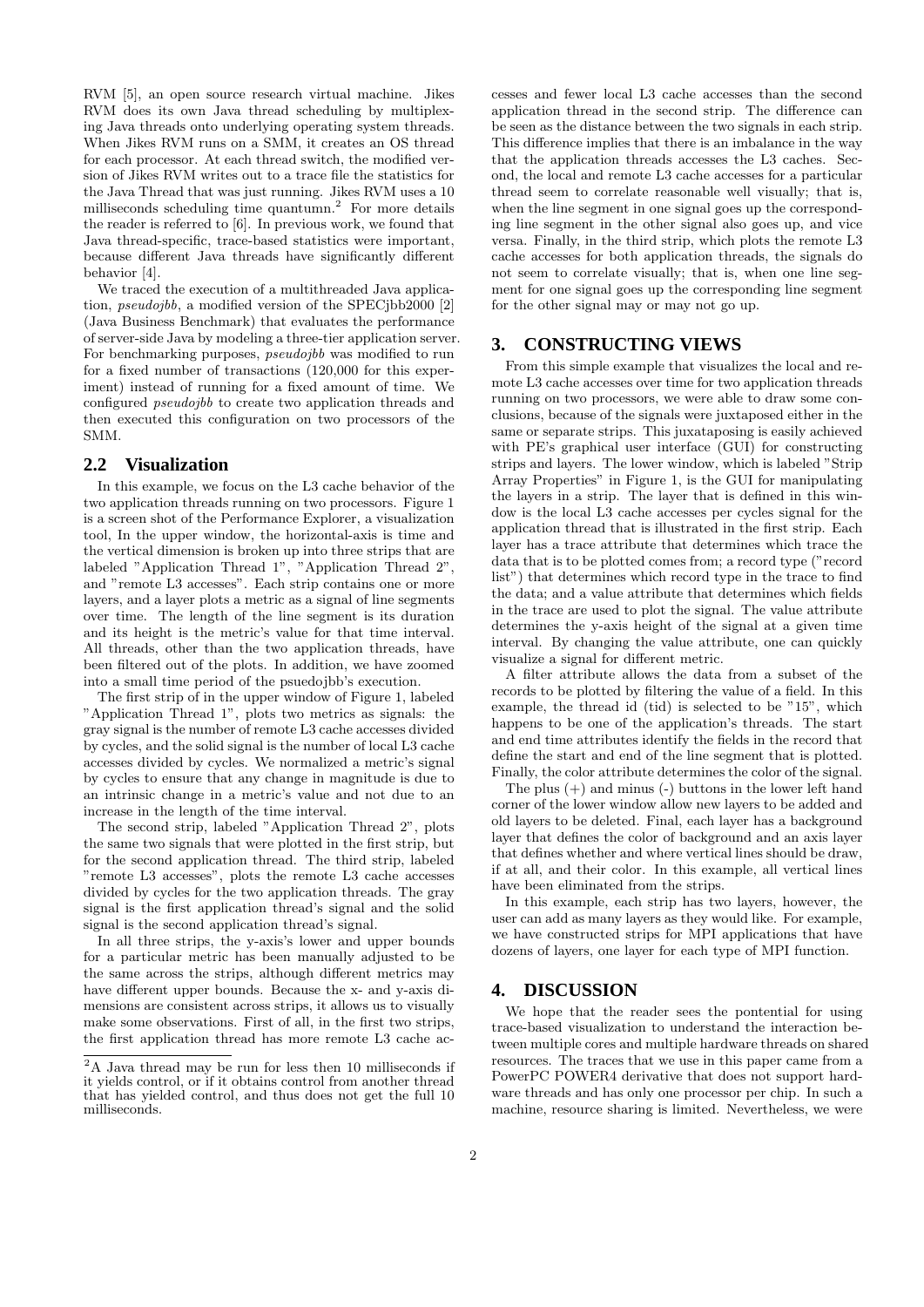

Figure 1: PE screen dump for pseudojbb with two application threads run on two processors of a shared memory machine.